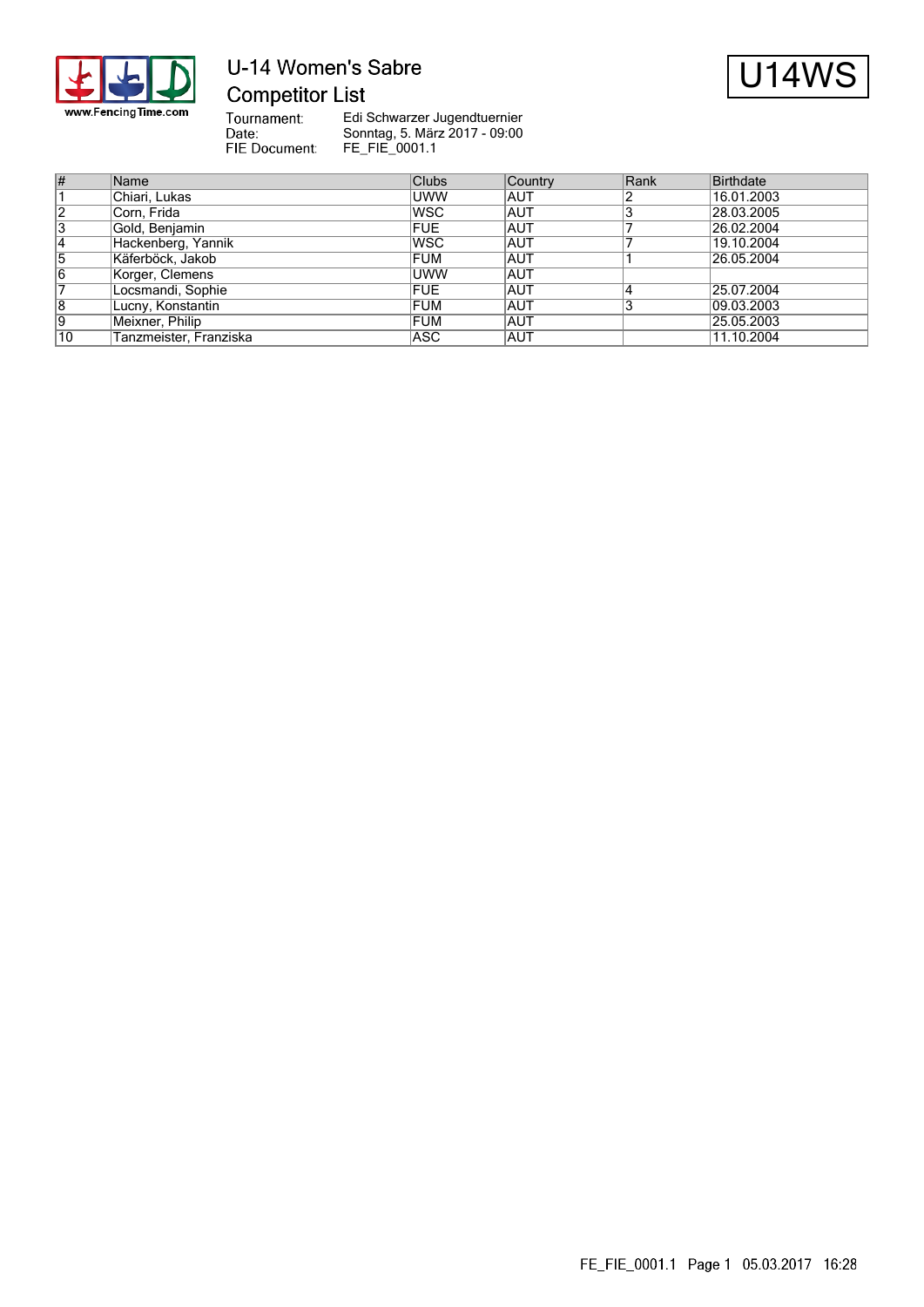|                                                                                     | Edi Schwarzer Jugendtuernier                                                                                                |  |  |  |  |  |  |  |  |  |  |
|-------------------------------------------------------------------------------------|-----------------------------------------------------------------------------------------------------------------------------|--|--|--|--|--|--|--|--|--|--|
|                                                                                     | Mödling                                                                                                                     |  |  |  |  |  |  |  |  |  |  |
|                                                                                     | Sonntag, 5. März 2017                                                                                                       |  |  |  |  |  |  |  |  |  |  |
| U-14 Women's Sabre                                                                  |                                                                                                                             |  |  |  |  |  |  |  |  |  |  |
| Total # of competitors: 10<br>Total # of poules: 2                                  |                                                                                                                             |  |  |  |  |  |  |  |  |  |  |
| Round 1                                                                             | 2 poules of 5<br>All competitors (100%) promoted to the next round                                                          |  |  |  |  |  |  |  |  |  |  |
| Round 2                                                                             | 2 poules of 5<br>All competitors (100%) promoted to the next round<br>Use the combined poule results to seed the next round |  |  |  |  |  |  |  |  |  |  |
| Round 3<br>Complete DE table of 8 fenced through the finals, no fence-off for third |                                                                                                                             |  |  |  |  |  |  |  |  |  |  |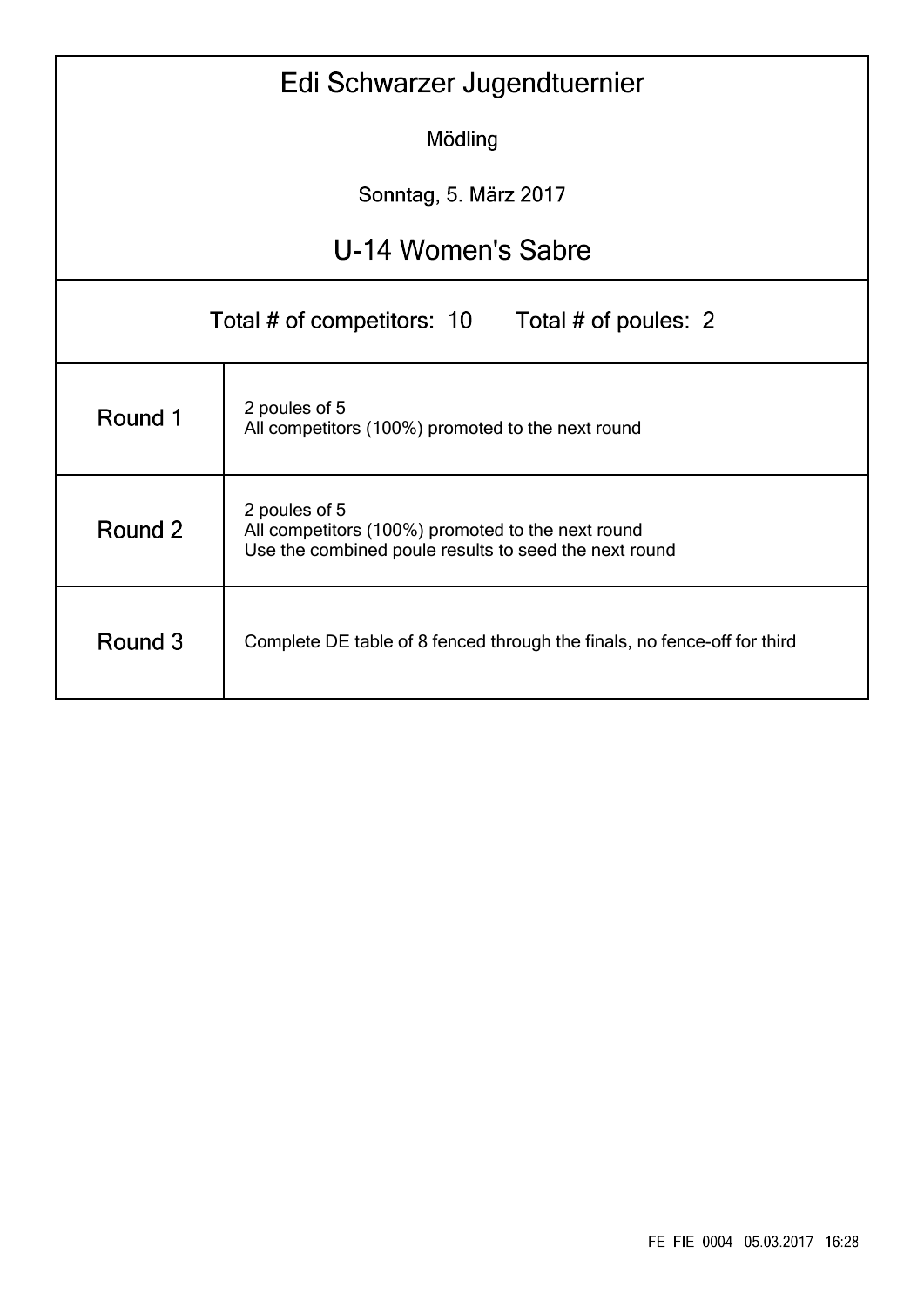

## U-14 Women's Sabre Seeding for Round #1 - Poule



Tournament:<br>Date: FIE Document:

| Seed           | Name                   | Club       | Country    | Rank | Notes |
|----------------|------------------------|------------|------------|------|-------|
|                | Käferböck, Jakob       | <b>FUM</b> | IAUT       |      |       |
| $\overline{2}$ | Chiari, Lukas          | <b>UWW</b> | IAUT       |      |       |
| 13             | Lucny, Konstantin      | <b>FUM</b> | IAUT       |      |       |
|                | Corn, Frida            | lwsc       | <b>AUT</b> |      |       |
| כו             | Locsmandi, Sophie      | <b>FUE</b> | IAUT       |      |       |
| 16             | Gold, Benjamin         | <b>FUE</b> | IAUT       |      |       |
|                | Hackenberg, Yannik     | lwsc       | IAUT       |      |       |
| 18             | Meixner, Philip        | <b>FUM</b> | <b>AUT</b> |      |       |
| 19             | Korger, Clemens        | <b>UWW</b> | IAUT       |      |       |
| 10             | Tanzmeister, Franziska | ASC        | IAUT       |      |       |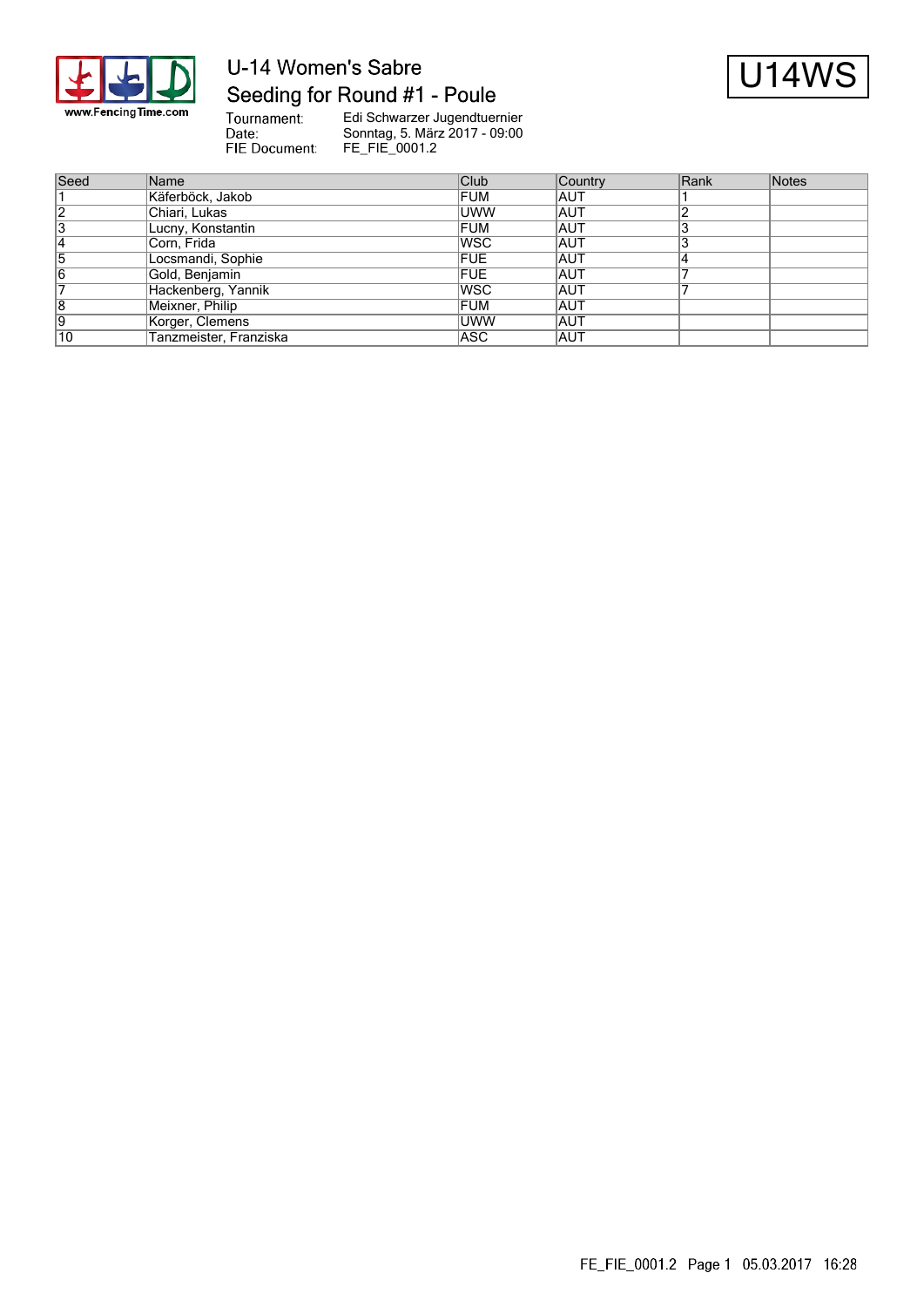

### U-14 Women's Sabre **Poule Results**



Tournament: Date: FIE Document:

|                  | Piste 7            | Referee(s):                      |   |                |                |                |                |    |                |      |    |                 |                 |
|------------------|--------------------|----------------------------------|---|----------------|----------------|----------------|----------------|----|----------------|------|----|-----------------|-----------------|
|                  | 11:30              | Panebianco, Michele (FCVI / AUT) |   |                |                |                |                |    |                |      |    |                 |                 |
| Name             |                    | Affiliation                      | # |                | 2              | 3              | $\overline{4}$ | 5  | V              |      |    |                 | $V/M$ HS HR Ind |
| Meixner, Philip  |                    | FUM / AUT                        |   |                | V5             | D <sub>3</sub> | V5             | V5 | 3              | 0.75 | 18 | 12 <sub>2</sub> | -6              |
| Käferböck, Jakob |                    | FUM / AUT                        | 2 | D <sub>2</sub> |                | V5             | V5             | V5 | 3              | 0.75 | 17 | 9               | 8               |
| Gold, Benjamin   |                    | FUE / AUT                        | 3 | V5             | D1             |                | V5             | D4 | $\overline{2}$ | 0,50 | 15 | 17              | $-2$            |
| Korger, Clemens  |                    | UWW / AUT                        | 4 | D2             | D0             | D4             |                | V5 |                | 0.25 | 11 | 18              | -7              |
|                  | Hackenberg, Yannik | WSC / AUT                        | 5 | D3             | D <sub>3</sub> | V5             | D <sub>3</sub> |    |                | 0,25 | 14 | 19              | -5              |

| $\Gamma$               | Piste 8           | Referee(s):                  |               |                |                |    |                |                |                |      |    |                 |                 |
|------------------------|-------------------|------------------------------|---------------|----------------|----------------|----|----------------|----------------|----------------|------|----|-----------------|-----------------|
|                        | 11:30             | Stuchlik, Robert (UWW / AUT) |               |                |                |    |                |                |                |      |    |                 |                 |
| Name                   | Affiliation       |                              |               |                | $\overline{2}$ | 3  | $\overline{4}$ | 5              | V              |      |    |                 | $V/M$ HS HR Ind |
| Chiari, Lukas          |                   | UWW / AUT                    |               |                | V5             | V5 | V5             | D4             | 3              | 0.75 | 19 | 8               | 11              |
|                        | Locsmandi, Sophie | FUE / AUT                    | $\mathcal{P}$ | D1             |                | D0 | D <sub>3</sub> | D1             | $\mathbf 0$    | 0.00 | 5  | 20              | $ -15 $         |
| Corn, Frida            |                   | WSC / AUT                    | 3             | D <sub>2</sub> | V <sub>5</sub> |    | V5             | D <sub>3</sub> | 2              | 0.50 | 15 | 13              | -2              |
| Tanzmeister, Franziska |                   | ASC / AUT                    | 4             | D <sub>0</sub> | V5             | D3 |                | V <sub>5</sub> | $\overline{2}$ | 0,50 | 13 | 15 <sub>1</sub> | $-2$            |
| Lucny, Konstantin      |                   | FUM / AUT                    | 5             | V <sub>5</sub> | V5             | V5 | D <sub>2</sub> |                | 3              | 0.75 | 17 | 13              | 4               |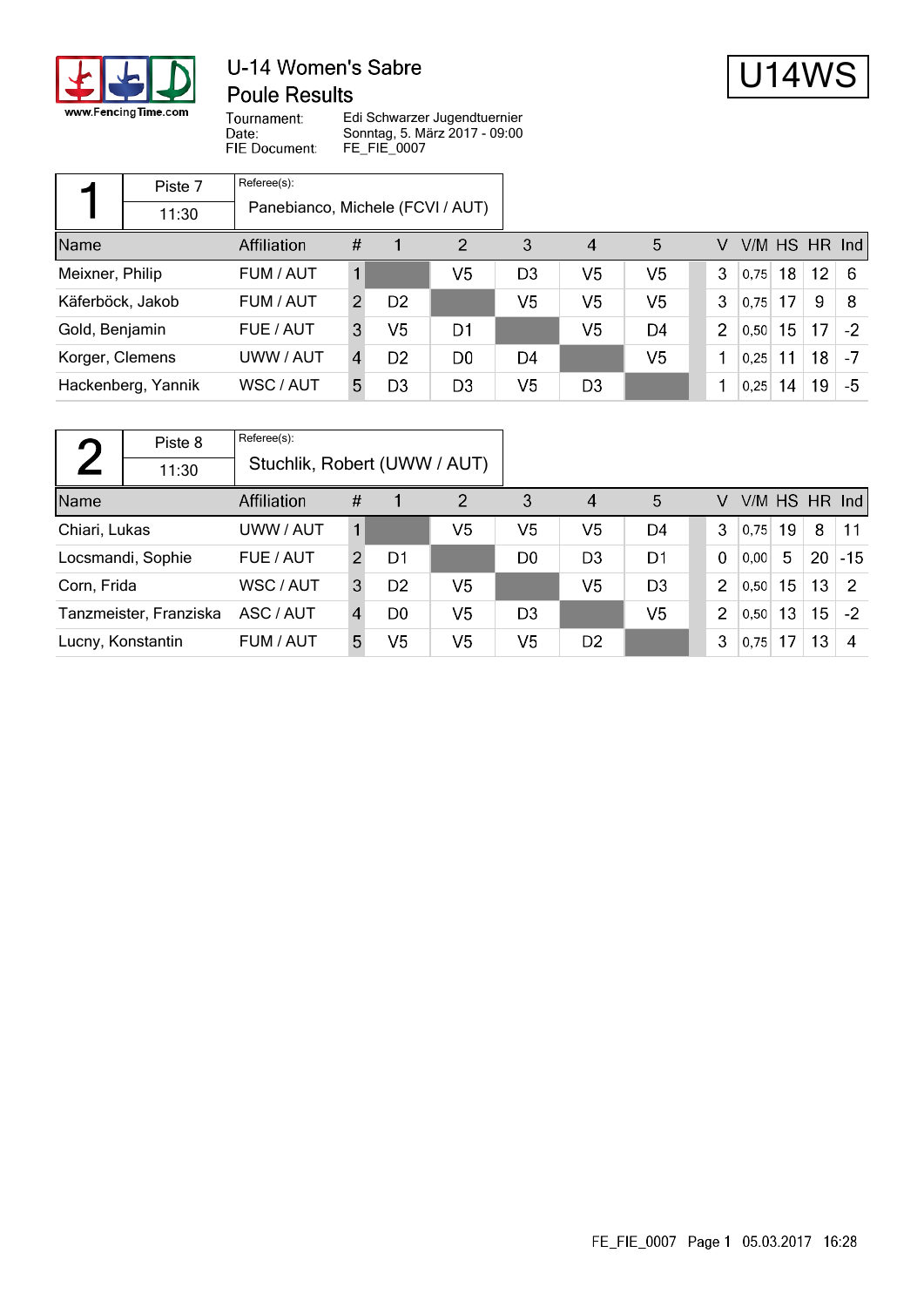

# U-14 Women's Sabre Seeding for Round #2 - Poule



Tournament:<br>Date: FIE Document:

| Seed | Name                   | Club       | Country    | V/M   | <b>IHS</b> | <b>HR</b> | lInd  | Notes    |
|------|------------------------|------------|------------|-------|------------|-----------|-------|----------|
|      | Chiari, Lukas          | <b>UWW</b> | AUT        | 0,75  | 19         | 8         | $+11$ | Advanced |
| 12   | Käferböck, Jakob       | FUM        | <b>AUT</b> | 0,75  | 17         | 19        | +8    | Advanced |
| 3    | Meixner, Philip        | <b>FUM</b> | <b>AUT</b> | 0,75  | 18         | 12        | l+6   | Advanced |
| 14   | Lucny, Konstantin      | FUM        | <b>AUT</b> | 0,75  | 17         | 13        | +4    | Advanced |
| 5    | Corn, Frida            | <b>WSC</b> | <b>AUT</b> | 0, 50 | 15         | 13        | ∣+2   | Advanced |
| 16   | Gold, Benjamin         | <b>FUE</b> | <b>AUT</b> | 0, 50 | 15         | 17        | -2    | Advanced |
|      | Tanzmeister, Franziska | ASC        | <b>AUT</b> | 0, 50 | ່ 13       | 15        | -2    | Advanced |
| 8    | Hackenberg, Yannik     | <b>WSC</b> | <b>AUT</b> | 0.25  | 14         | 19        | -5    | Advanced |
| 9    | Korger, Clemens        | <b>UWW</b> | <b>AUT</b> | 0.25  | 11         | 18        | $-7$  | Advanced |
| 10   | Locsmandi, Sophie      | <b>FUE</b> | <b>AUT</b> | 0,00  |            | 20        | -15   | Advanced |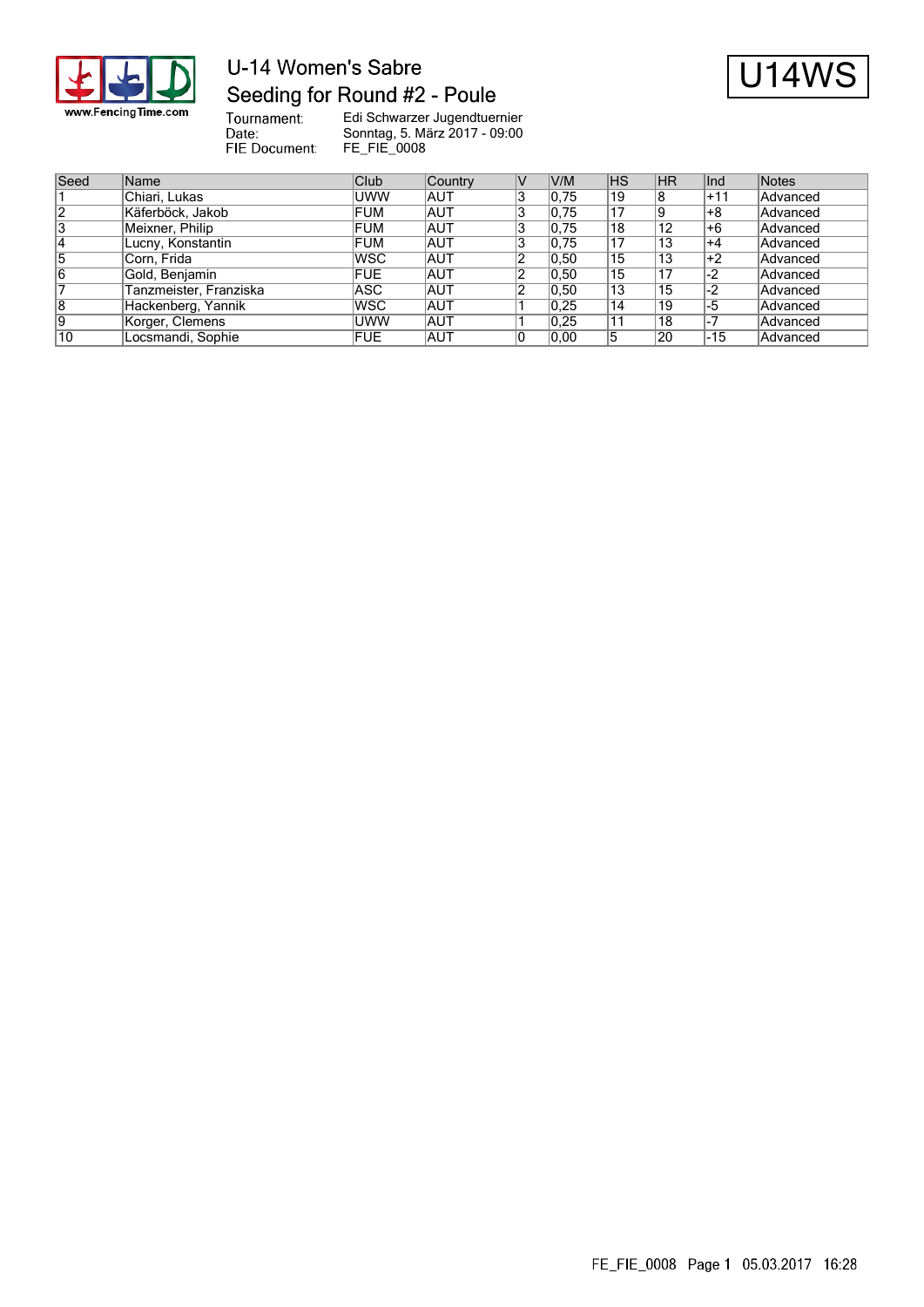

### U-14 Women's Sabre **Poule Results**



Tournament: Date: FIE Document:

|                   | Piste 5                | Referee(s):                      |                |                |                |                |                |                |                |      |           |                   |               |
|-------------------|------------------------|----------------------------------|----------------|----------------|----------------|----------------|----------------|----------------|----------------|------|-----------|-------------------|---------------|
|                   | 12:30                  | Panebianco, Michele (FCVI / AUT) |                |                |                |                |                |                |                |      |           |                   |               |
| Name              |                        | Affiliation                      | #              |                | $\overline{2}$ | 3              | 4              | 5              | V              |      |           |                   | V/M HS HR Ind |
| Chiari, Lukas     |                        | UWW / AUT                        |                |                | V5             | D <sub>3</sub> | V <sub>5</sub> | V <sub>5</sub> | 3              | 0.75 | 18        | $12 \overline{ }$ | -6            |
| Corn, Frida       |                        | WSC / AUT                        | $\overline{2}$ | D <sub>2</sub> |                | D4             | D1             | D1             | $\Omega$       | 0,00 | 8         | 20                | $-12$         |
| Lucny, Konstantin |                        | FUM / AUT                        | 3              | V <sub>5</sub> | V <sub>5</sub> |                | V <sub>5</sub> | V <sub>5</sub> | 4              | 1,00 | <b>20</b> | 13                |               |
| Locsmandi, Sophie |                        | FUE / AUT                        | 4              | D <sub>3</sub> | V <sub>5</sub> | D <sub>2</sub> |                | D1             |                | 0.25 | 11        | 16                | -5            |
|                   | Tanzmeister, Franziska | ASC / AUT                        | 5              | D <sub>2</sub> | V5             | D4             | V <sub>5</sub> |                | $\overline{2}$ | 0,50 | 16        | 12 <sup>2</sup>   | 4             |

| $\blacksquare$               | Piste 6            | Referee(s):                 |                |                |                |                |                        |                |                |      |    |                 |    |
|------------------------------|--------------------|-----------------------------|----------------|----------------|----------------|----------------|------------------------|----------------|----------------|------|----|-----------------|----|
|                              | 12:30              | Chiari, Florian (UWW / AUT) |                |                |                |                |                        |                |                |      |    |                 |    |
| Name                         | <b>Affiliation</b> |                             |                |                | $\overline{2}$ | 3              | $\boldsymbol{\Lambda}$ | 5              | V              |      |    | $V/M$ HS HR Ind |    |
| Meixner, Philip<br>FUM / AUT |                    |                             |                |                | D4             | V5             | V5                     | V5             | 3              | 0.75 | 19 | 12.             |    |
| Käferböck, Jakob             |                    | FUM / AUT                   | $\overline{2}$ | V <sub>5</sub> |                | D <sub>2</sub> | V <sub>5</sub>         | V <sub>5</sub> | 3              | 0.75 | 17 | 14              | -3 |
| Korger, Clemens<br>UWW / AUT |                    |                             | 3              | D3             | V5             |                | D4                     | V <sub>5</sub> | $\overline{2}$ | 0,50 | 17 | 14              | -3 |
| Hackenberg, Yannik           |                    | WSC / AUT                   | 4              | D <sub>2</sub> | D4             | V <sub>5</sub> |                        | D <sub>2</sub> |                | 0,25 | 13 | 19              | -6 |
| Gold, Benjamin               |                    | FUE / AUT                   | 5              | D2             | D1             | D <sub>2</sub> | V <sub>5</sub>         |                |                | 0,25 | 10 | 17              | -7 |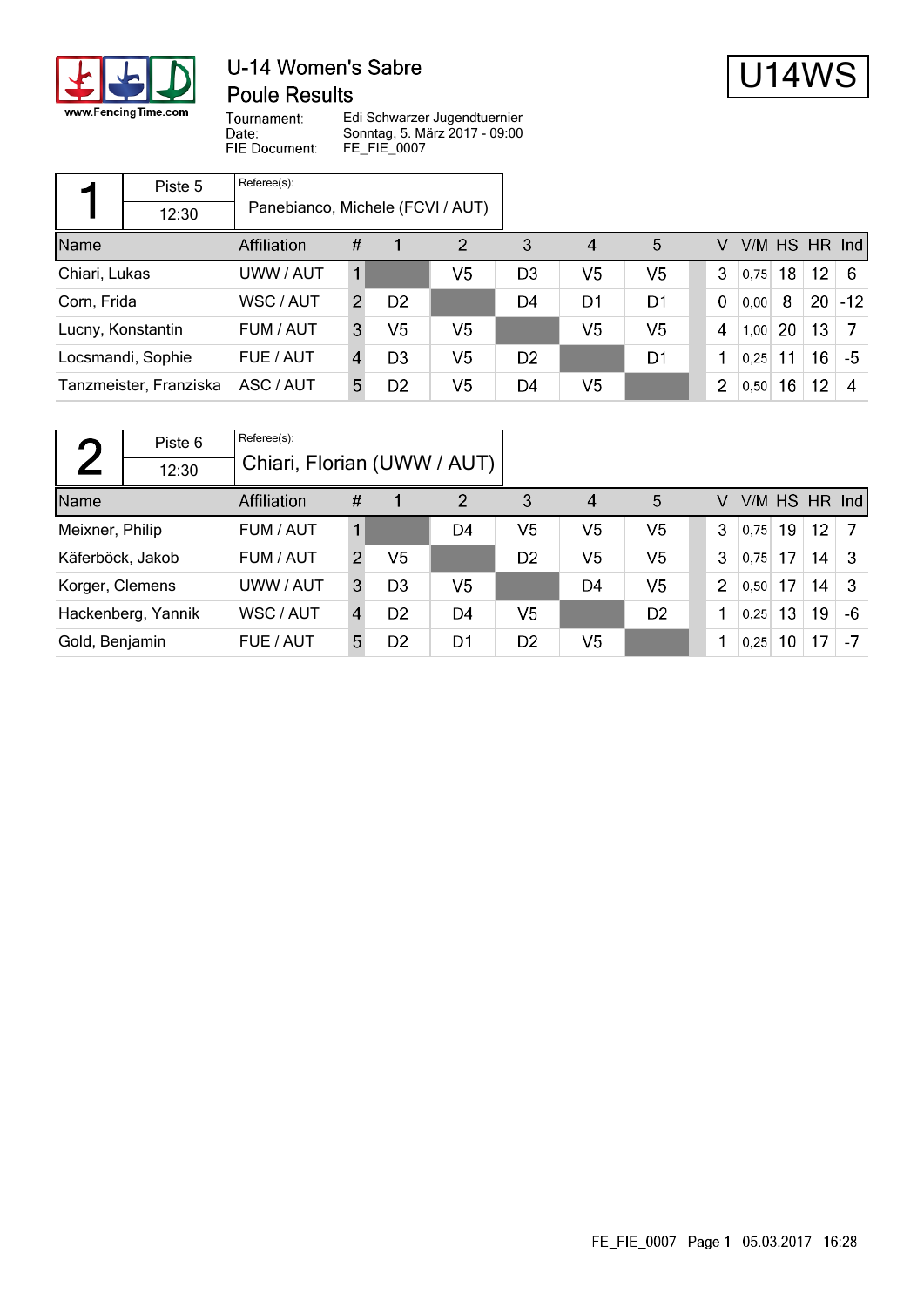

## U-14 Women's Sabre Seeding for Round #3 - DE



Tournament:<br>Date: FIE Document:

| Seed           | Name                   | Club       | Country    | V/M   | <b>IHS</b>      | <b>HR</b>     | lInd  | Notes    |
|----------------|------------------------|------------|------------|-------|-----------------|---------------|-------|----------|
|                | Lucny, Konstantin      | <b>FUM</b> | <b>AUT</b> | 0.88  | 37              | 26            | +11   | Advanced |
| 2              | Chiari, Lukas          | <b>UWW</b> | <b>AUT</b> | 0,75  | 37              | 20            | $+17$ | Advanced |
| 3              | Meixner, Philip        | FUM        | <b>AUT</b> | 0,75  | 37              | 24            | l+13  | Advanced |
| 14             | Käferböck, Jakob       | FUM        | <b>AUT</b> | 0,75  | 34              | 23            | $+11$ | Advanced |
| 5              | Tanzmeister, Franziska | ASC        | <b>AUT</b> | 0, 50 | 29              | 27            | ∣+2   | Advanced |
| 16             | Korger, Clemens        | <b>UWW</b> | <b>AUT</b> | 0,38  | 28              | 32            | ∣-4   | Advanced |
|                | Gold, Benjamin         | <b>FUE</b> | <b>AUT</b> | 0,38  | 25              | 34            | ∣-9   | Advanced |
| $\overline{8}$ | Corn, Frida            | <b>WSC</b> | <b>AUT</b> | 0,25  | $\overline{23}$ | 33            | -10   | Advanced |
| 19             | Hackenberg, Yannik     | <b>WSC</b> | <b>AUT</b> | 0,25  | 27              | 38            | -11   | Advanced |
| 10             | Locsmandi, Sophie      | <b>FUE</b> | <b>AUT</b> | 0, 13 | 16              | <sup>36</sup> | $-20$ | Advanced |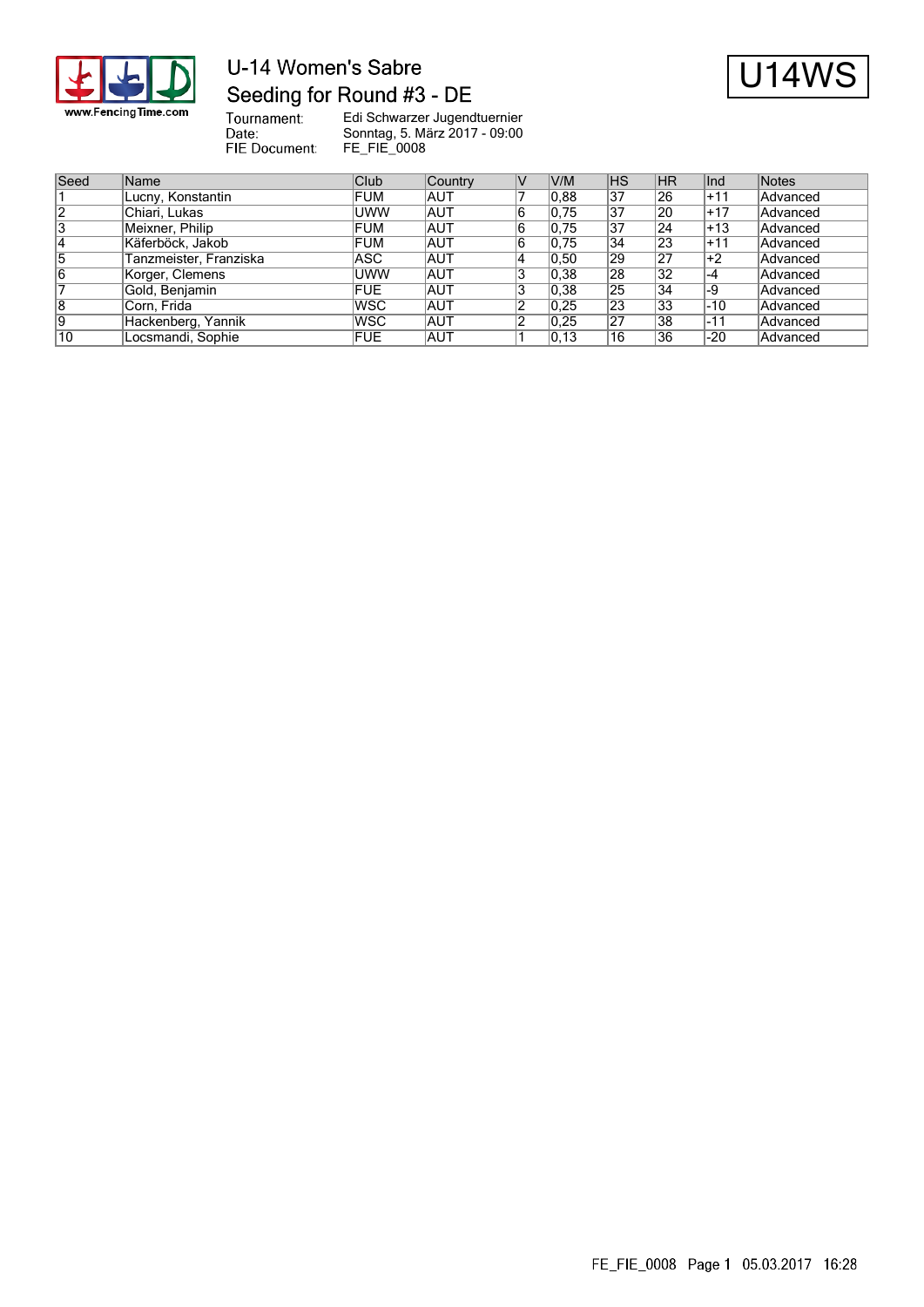#### U-14 Women's Sabre - Round #3 - DE (Table of 16)

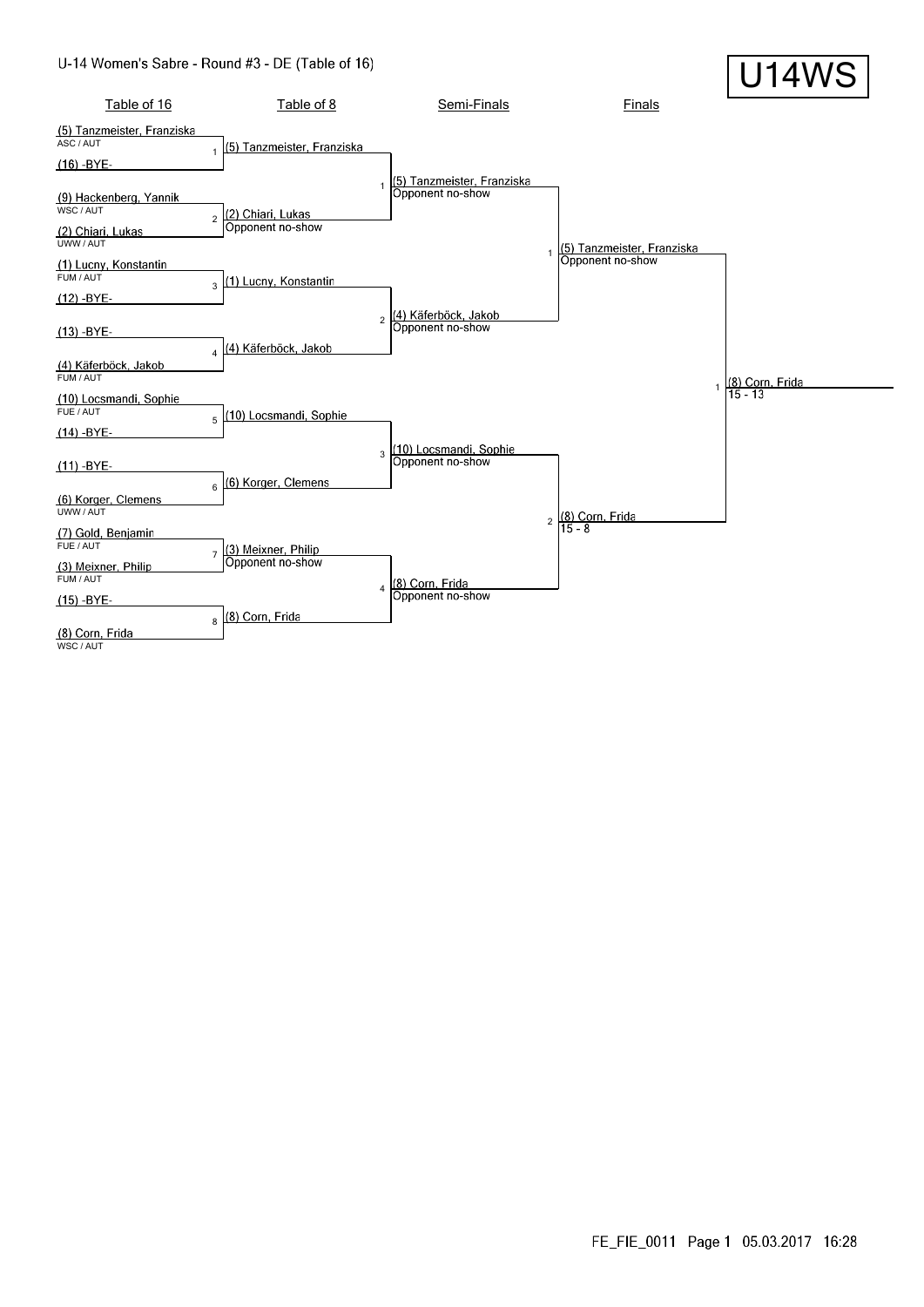

# U-14 Women's Sabre **Final Ranking**



Tournament:<br>Date: FIE Document:

| Place | Name                   | Country    | Birthdate  |
|-------|------------------------|------------|------------|
|       | Corn, Frida            | IAUT       | 28.03.2005 |
| 2     | Tanzmeister, Franziska | IAUT       | 11.10.2004 |
| 3T    | Käferböck, Jakob       | <b>AUT</b> | 26.05.2004 |
| 3T    | Locsmandi, Sophie      | IAUT       | 25.07.2004 |
| 15    | Lucny, Konstantin      | <b>AUT</b> | 09.03.2003 |
| 6     | Chiari, Lukas          | <b>AUT</b> | 16.01.2003 |
|       | Meixner, Philip        | IAUT       | 25.05.2003 |
| 8     | Korger, Clemens        | <b>AUT</b> |            |
| Ι9    | Gold, Benjamin         | IAUT       | 26.02.2004 |
| 10    | Hackenberg, Yannik     | IAUT       | 19.10.2004 |